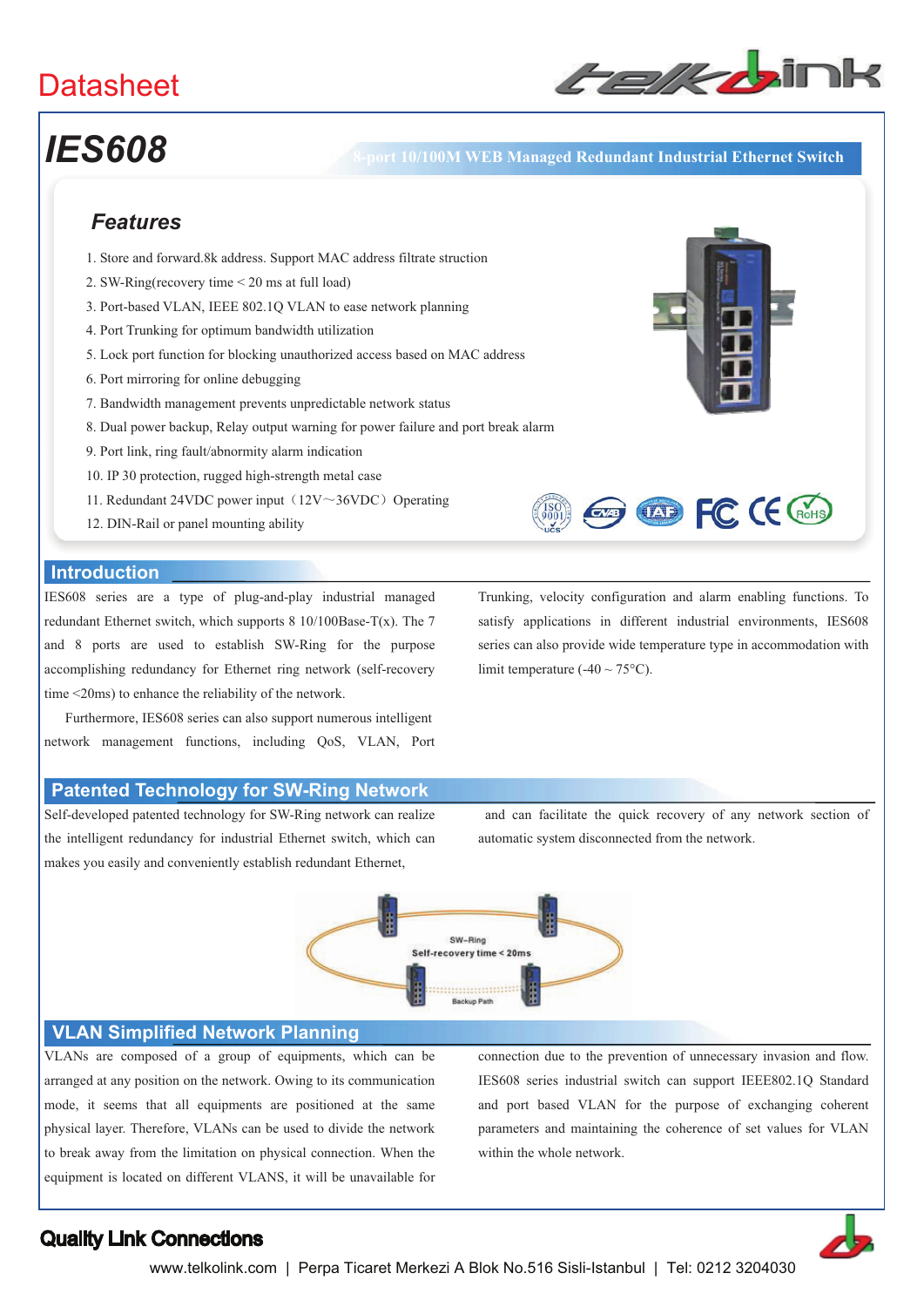



#### **Optimal Bandwidth Management**

Aggregation of link port can provide the critical equipment with flexible networking capability and redundant link path. IES608 permits the synchronous communication by the equipment via 8

aggregation links (each aggregation link is permitted to have maximum 8 link aggregations).



#### **QoS used for Improvement of Transmission Accuracy**

Quality of Service (QoS) can perform the prior process of important flow to ensure the coherence of important information to be transmitted as anticipated. IES608 series industrial switches can detect the 2nd layer of IEEE802.1p/1Q, CoS label and even the 3rd layer TOS information for the purpose of coherent classification of information for the whole network. QoS function has improved the efficiency and certainty of critical tasks within the industrial network for prior process.

#### **Bandwidth Management can inhibit unexpected network state**

IES608 series industrial Ethernet switches can also be used for configuration of velocity of in/out single broadcast/multi broadcast/broadcast packet in addition to inhibition of broadcast storm. This bandwidth management function can fully control the limited bandwidth to guard against unexpected error.



#### **Port mirroring function for online monitoring**

In some cases, network scale is so big, which is unlikely to reach the expected communication level. As compared with file transmission mode used in the office network environment, more directive response modes are used in the industrial communication applications. This means that it is applicable to use the second port for control

engineering to monitor the actual activities between the equipment and host computer at the preliminary establishment of industrial Ethernet. Mirroring port function of IES608 series can ensure the system operation as expected by us.

## Quality Link Connections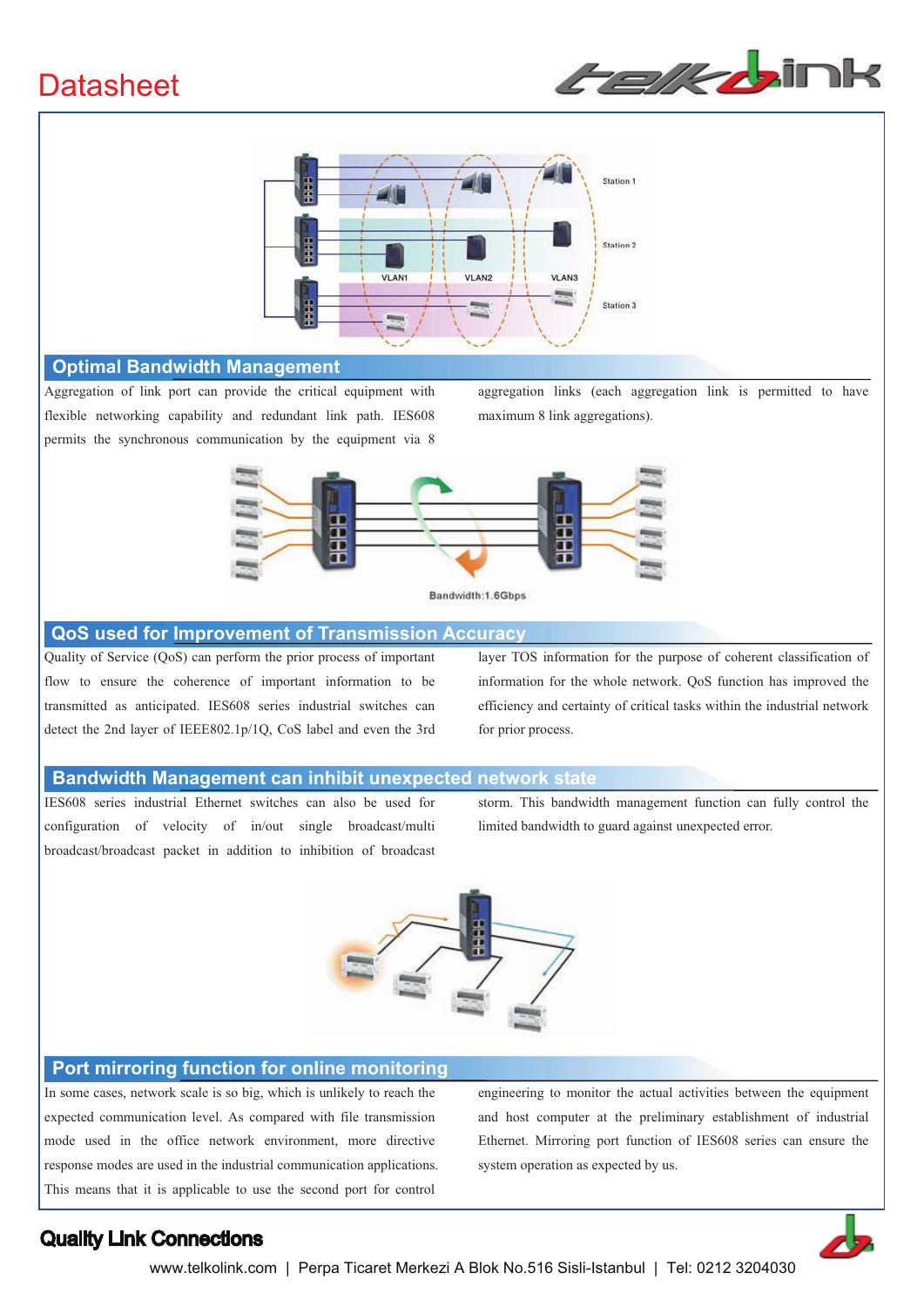



### **Double power supply input and relay output alarm**

IES608 series can provide double power supply backup and 1-route relay alarm output. Redundant double DC power supply input ( $12V \sim 36VDC$ ) can provide your equipment with uninterrupted operation to further provide additional protection for normal operation of automatic system. 1-route equipment alarm output signal can support power supply and port link alarm. Relay can give out output alarm in case of power supply failure or interruption of port link to notice or remind site engineers to make quick response for appropriate emergency maintenance



### **Dimension**



### Quality Link Connections